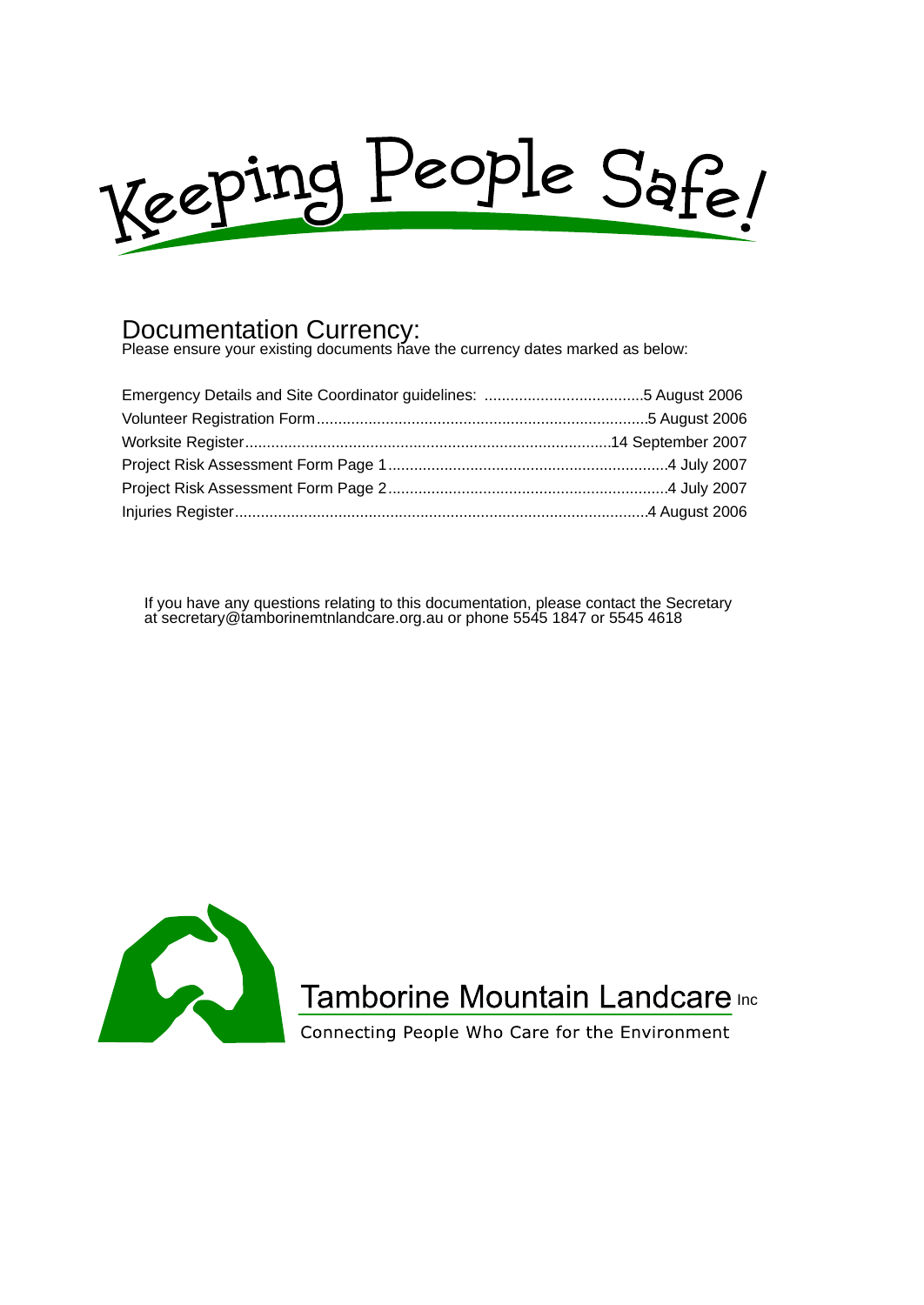Keeping People Safe!

### Emergency Details and Site Coordinator Guidelines...

Prior to each weeding/regeneration group work on site, the following is a checklist for Site Supervisors.

 $\Pi$  First Aid kit

Landcare folder containing the following:

□ Worksite attendance register

 $\Box$  Injuries register

□ Volunteer registration forms

 $\Box$  Risk assessment forms

□ Emergency response plan

 $\Box$  Notify volunteers of hazards and risks

□ Volunteers to complete attendance register

Emergency response plan –

- $\Box$  Is there a landline available?
- $\Box$  Is the householder available?
- $\Box$  Is there a mobile phone on site? Check signal.

In order to predetermine the priority of weeding/regeneration for any work done by volunteers, the site supervisor/team leader needs to assess the overall site prior to the working group's attendance for hazards and risks associated with the current project.

Firstly, identify any hazards, assess whether they can be removed or avoided, and if not, consider how to control the situation eg by use of protective personal equipment (PPE), or other equipment needed. Consider the possibility of delaying or stopping the task if you believe you cannot safely proceed.

When a new person joins a group as a volunteer they need to read and sign the risk assessment form for the site.

It is the site supervisor's task to point out hazards and risks to volunteers prior to their commencement of work on each occasion. Note that this risk assessment needs to be an ongoing process by the supervisor during each work session.

To assist your emergency response planning, please complete the details below.

| Available landline: Yes / No                                                                                                                                                                                                                                                                                        |
|---------------------------------------------------------------------------------------------------------------------------------------------------------------------------------------------------------------------------------------------------------------------------------------------------------------------|
|                                                                                                                                                                                                                                                                                                                     |
|                                                                                                                                                                                                                                                                                                                     |
|                                                                                                                                                                                                                                                                                                                     |
| Emergency ambulance, fire, police: Dial 000<br>North Tamborine police station: 5545 3473<br>Tamborine Mountain Rural Fire Brigade: 0407 747999<br>North Tamborine Medical Centre: 5545 1222<br>Pharmacy - North Tamborine: 5545 1450<br>- Eagle Heights: 5545 1441<br>North Tamborine veterinary surgery: 5545 2422 |



Tamborine Mountain Landcare

Tamborine Mountain Landcare Incorporated. PO Box 161 North Tamborine 4272 Office: 47 Knoll Road, North Tamborine

Phone: (07) 5545 1847

Connecting People Who Care for the Environment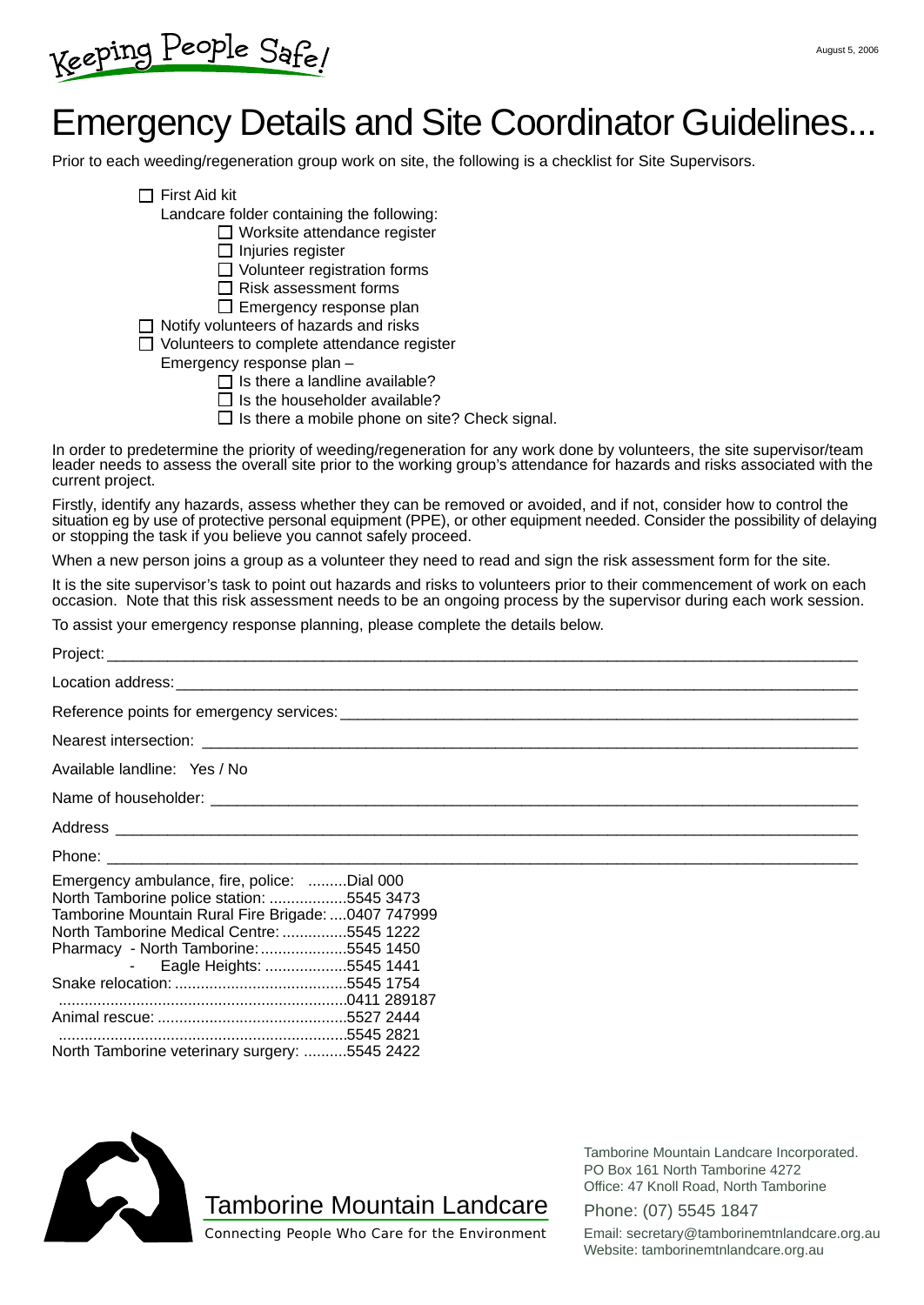# Keeping People Safe!

## Volunteer Registration Form...

The information collected will be used for record keeping of projects and to promote safety for all visitors to work sites. This information is not given to other organisations or government agencies for any reason. The data will be safely kept within the offices of Tamborine Mountain Landcare. Should you wish to view your record, please apply in writing.

| <b>EMERGENCY CONTACT</b>                                                                                                                                 |  |  |
|----------------------------------------------------------------------------------------------------------------------------------------------------------|--|--|
|                                                                                                                                                          |  |  |
|                                                                                                                                                          |  |  |
|                                                                                                                                                          |  |  |
| ,我们也不能会在这里,我们的人们就会在这里,我们也不能会在这里,我们也不能会在这里,我们也不能会在这里,我们也不能会在这里,我们也不能会不能会不能会。""我们,我                                                                        |  |  |
|                                                                                                                                                          |  |  |
| In order to determine what tasks may be allocated to you, are there any pre-existing medical conditions or special needs that may impact on your ability |  |  |

In order to determine what tasks may be allocated to you, are there any pre-existing medical conditions or special needs that may impact on your ability to undertake certain tasks? Eg previous back injury, medications that may restrict your ability to perform certain tasks etc

\_\_\_\_\_\_\_\_\_\_\_\_\_\_\_\_\_\_\_\_\_\_\_\_\_\_\_\_\_\_\_\_\_\_\_\_\_\_\_\_\_\_\_\_\_\_\_\_\_\_\_\_\_\_\_\_\_\_\_\_\_\_\_\_\_\_\_\_\_\_\_\_\_\_\_\_\_\_\_\_\_\_\_\_\_\_\_\_\_\_\_\_\_\_\_\_\_\_\_\_\_\_\_\_\_\_\_\_\_\_\_\_\_\_\_\_

As a volunteer I understand that I have a legal obligation to take responsibility for, and be aware of my own safety and the safety of all others on any site. I also agree that if I should identify potential hazards on a site, I will make every effort to communicate the condition of this risk to the site supervisor and other volunteers on site. I have read and agree to abide by Landcare's intellectual property and confidentiality policy for volunteers. I have also reviewed the policy guidelines provided by TML's insurance provider.

Signed: \_\_\_\_\_\_\_\_\_\_\_\_\_\_\_\_\_\_\_\_\_\_\_\_\_\_\_\_\_\_\_\_\_\_\_\_\_\_\_\_\_\_\_\_\_\_\_\_\_\_\_\_Date: \_\_\_\_\_\_\_\_\_\_\_\_\_\_\_\_\_\_\_\_\_\_\_\_\_\_\_\_\_\_\_\_\_\_\_\_\_\_\_\_\_\_\_\_\_\_\_\_\_\_\_\_\_\_



Tamborine Mountain Landcare Incorporated. PO Box 161 North Tamborine 4272 Office: 47 Knoll Road, North Tamborine

Phone: (07) 5545 1847

Connecting People Who Care for the Environment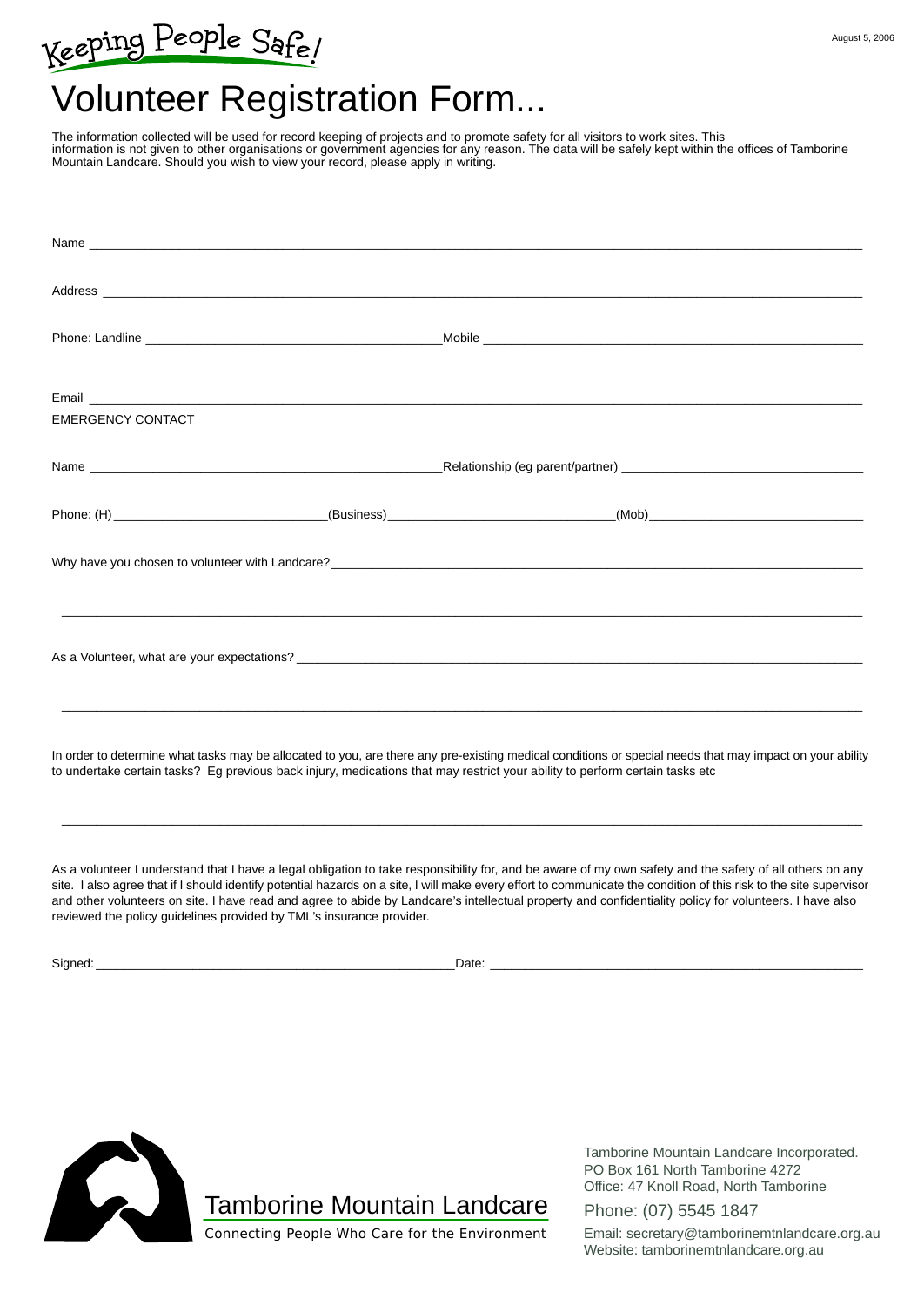Sep 14, 2007

# Keeping People Safe/<br>Worksite Register... please enter your name, start, finish time and contact details.

Your signature is required to verify your attendance.

The information collected will be used for record keeping of projects and to keep track of all visitors to work sites. This information is not given to other organisations or government agencies for any reason. The data will be safely kept within the offices of Tamborine Mountain Landcare. Should you wish to view your record, please apply in writing.

Instructions to Supervisor: Please check the site thoroughly for any injured or remaining visitors prior to leaving the site at the end of each work session. Confirm that all visitors have safely left the site. Should any visitors not have entered a finish time, you must take all action necessary to contact the individual to ensure their safety. Incidents or accidents must be reported to secretary at Tamborine Mountain Landcare as soon as safely possible.

| Name | Photo<br>Permit | Time In | Time Out | Signature | <b>Contact Phone/Email</b> |
|------|-----------------|---------|----------|-----------|----------------------------|
|      | <b>I</b>        |         |          |           |                            |
|      | Γ               |         |          |           |                            |
|      | I.              |         |          |           |                            |
|      | I.              |         |          |           |                            |
|      | $\Box$          |         |          |           |                            |
|      | $\Box$          |         |          |           |                            |
|      | $\Box$          |         |          |           |                            |
|      | $\sim$          |         |          |           |                            |
|      | $\Box$          |         |          |           |                            |
|      | $\Box$          |         |          |           |                            |
|      | L               |         |          |           |                            |
|      | $\Box$          |         |          |           |                            |
|      | $\sim$          |         |          |           |                            |
|      |                 |         |          |           |                            |

\*By ticking the box and signing where shown, I offer my permission to publish my photograph taken during events approved by TM Landcare Inc. for the purposes of promoting activities of volunteers. Provided the photographs are not used in any way which may contravene Australian privacy laws.

#### General Summary of Activities:

Project Date Location



Tamborine Mountain Landcare

Tamborine Mountain Landcare Incorporated. PO Box 161 North Tamborine 4272

Phone: (07) 5545 1847

Connecting People Who Care for the Environment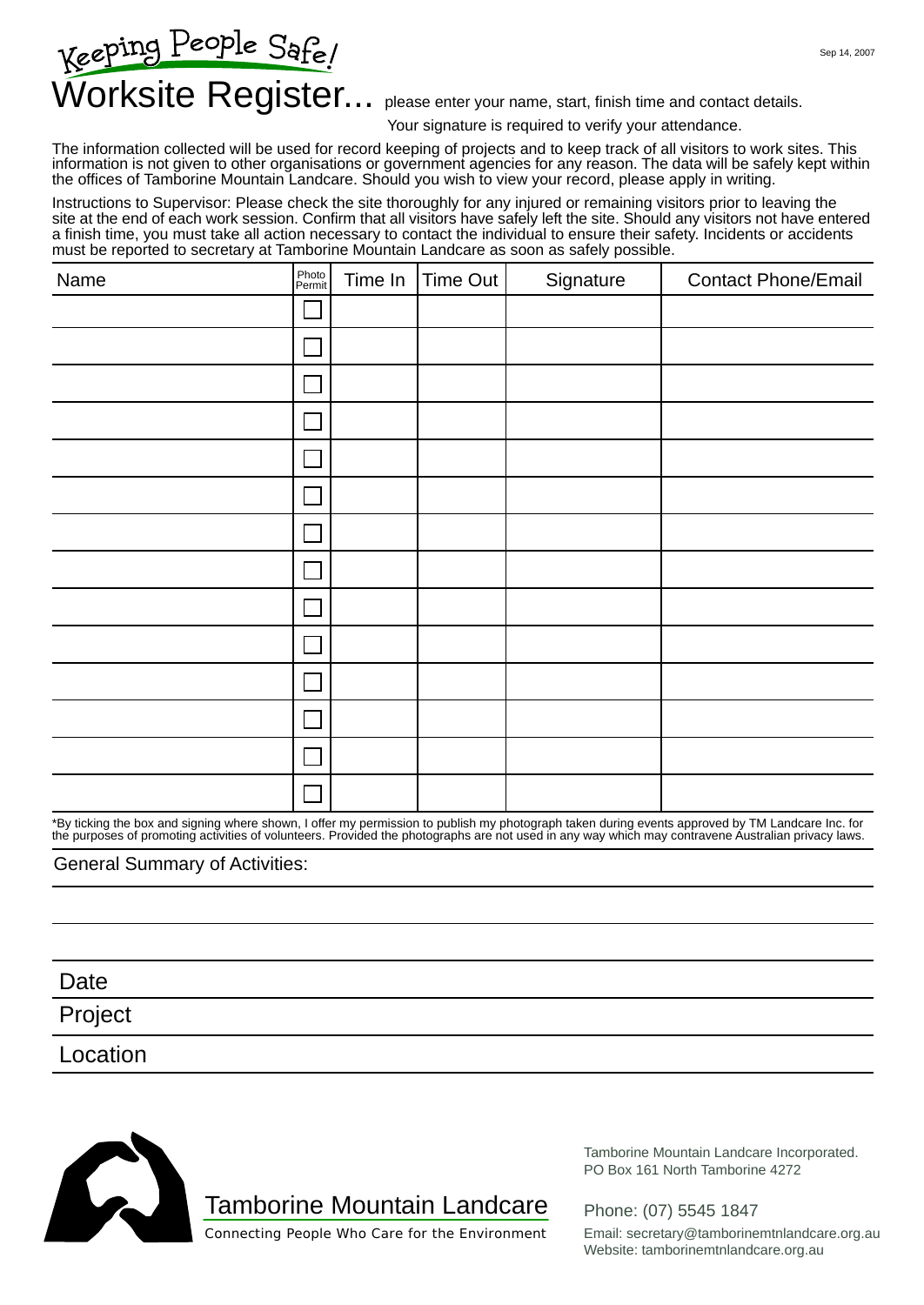### Project Risk Assessment Form

| Keeping People Safe |
|---------------------|
|---------------------|

|                                                        | July 4, 2007                  |
|--------------------------------------------------------|-------------------------------|
| Risk Assement Period: From: (Date)                     | Ending: (Max 3months)         |
| Project                                                |                               |
| Location                                               |                               |
| <b>Project Supervisor</b>                              |                               |
| Pre-existing medical conditions checked?<br>Yes        | No                            |
| Volunteer induction provided?<br>Yes<br>$\prime$       | No                            |
| HAZARDOUS CHARACTERISTICS OF SITE                      | <b>TASKS TO BE UNDERTAKEN</b> |
|                                                        |                               |
|                                                        |                               |
|                                                        |                               |
|                                                        |                               |
|                                                        |                               |
|                                                        |                               |
| RISKS TO THIRD PARTIES / GENERAL PUBLIC                | METHODS TO MANAGE THIS RISK   |
|                                                        |                               |
|                                                        |                               |
|                                                        |                               |
|                                                        |                               |
|                                                        |                               |
|                                                        |                               |
| RISK IDENTIFIED: Manual handling - force or resistance |                               |
| Use solutions to reduce need of manual handling        | Use of mechanical aid         |
| Gentle warm up stretches                               |                               |
| Ensure clear pathway when carrying.                    |                               |
| Rotate tasks, take regular breaks.                     |                               |
| Use correct techniques.                                |                               |
|                                                        |                               |
| RISK IDENTIFIED: Manual handling - repeating actions   |                               |
| Regular gentle stretches.                              |                               |
| Rotate tasks, take regular breaks.                     |                               |
| Use correct techniques                                 |                               |

IMPORTANT: Incidents or accidents must be reported to secretary at Tamborine Mountain Landcare as soon as safely possible.



Tamborine Mountain Landcare

Tamborine Mountain Landcare Incorporated. PO Box 161 North Tamborine 4272 Office: 47 Knoll Road, North Tamborine

Phone: (07) 5545 1847

Connecting People Who Care for the Environment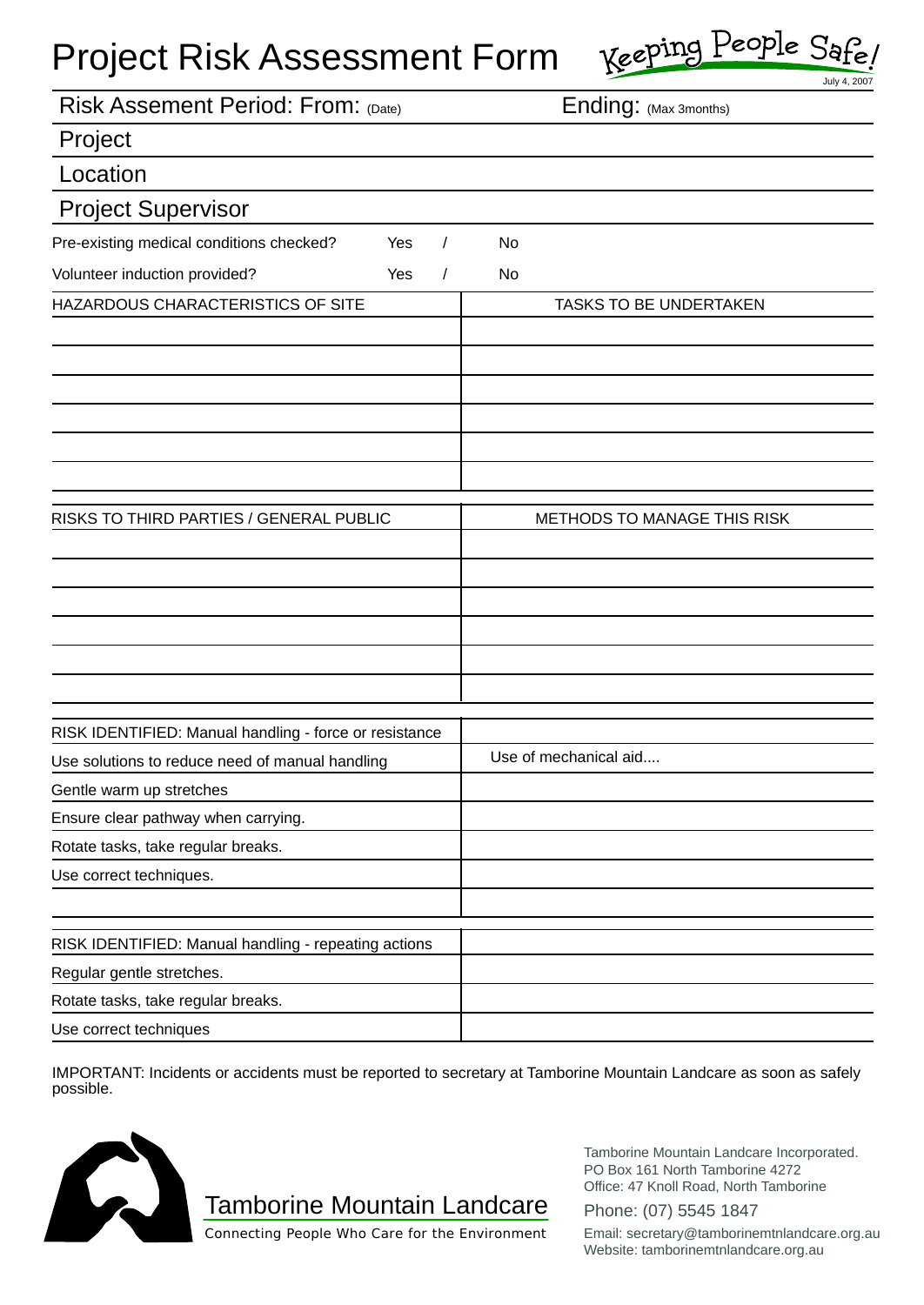| July 4, 2007                                                   | Keeping People Safe! |
|----------------------------------------------------------------|----------------------|
| RISK IDENTIFIED: Manual handling - postural compromise         |                      |
| Short work periods                                             |                      |
| Alternate with complementary tasks                             |                      |
| Regular gentle stretching                                      |                      |
| Eliminate tasks combining bending/twisting with loads          |                      |
|                                                                |                      |
| RISK IDENTIFIED: Bites and stings                              |                      |
|                                                                |                      |
|                                                                |                      |
|                                                                |                      |
| RISK IDENTIFIED: Trips and falls                               |                      |
|                                                                |                      |
|                                                                |                      |
|                                                                |                      |
|                                                                |                      |
| RISK IDENTIFIED: Exposure (Sun / Heat / Cold)                  |                      |
|                                                                |                      |
|                                                                |                      |
|                                                                |                      |
| RISK IDENTIFIED: Chemicals - Chemical in use (Please specify): |                      |
| MSDS on site? Yes or No                                        |                      |
|                                                                |                      |
|                                                                |                      |
| Other Risks (Please specify risk and management technique):    |                      |
|                                                                |                      |
|                                                                |                      |
|                                                                |                      |
|                                                                |                      |
|                                                                |                      |
|                                                                |                      |
|                                                                |                      |
|                                                                |                      |
|                                                                |                      |
|                                                                |                      |

For emergency service directions, please describe project location directions: (eg Next to Creek Lane bridge.)

| Signature of Project Manager:                       |            |  |
|-----------------------------------------------------|------------|--|
| Date of assessment:                                 |            |  |
| EMERGENCY CONTACTS: 000 (or 112 for mobile phones). |            |  |
| Police Station:                                     | Ambulance: |  |